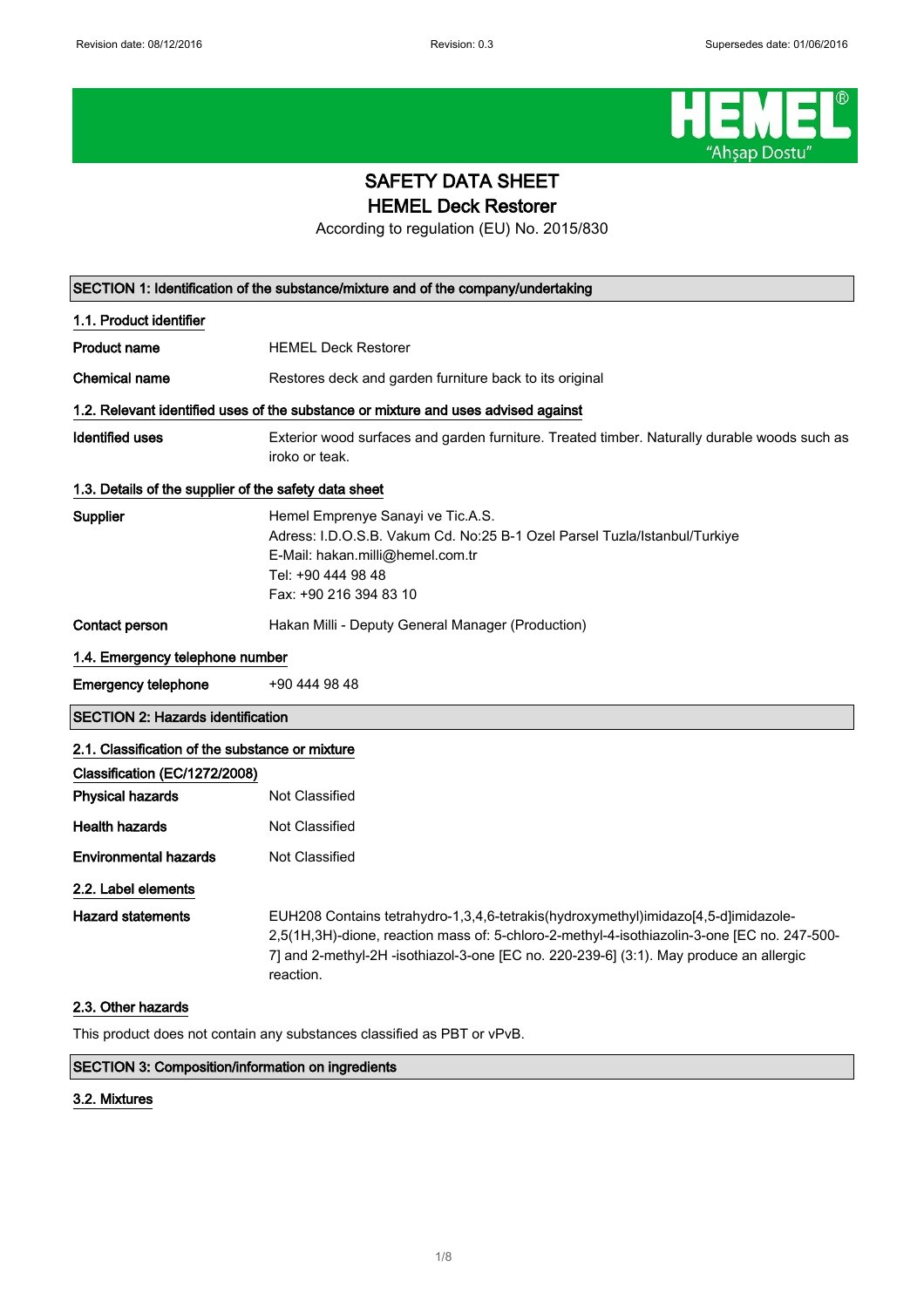| oxalic acid                                                   |                                                                                                                                                                                      | 5-10%    |
|---------------------------------------------------------------|--------------------------------------------------------------------------------------------------------------------------------------------------------------------------------------|----------|
| CAS number: 144-62-7                                          | EC number: 205-634-3                                                                                                                                                                 |          |
| Classification<br>Acute Tox. 4 - H302<br>Acute Tox. 4 - H312  |                                                                                                                                                                                      |          |
| <b>Terpineol</b>                                              |                                                                                                                                                                                      | $1 - 5%$ |
| CAS number: 8000-41-7                                         | EC number: 232-268-1                                                                                                                                                                 |          |
| Classification<br>Skin Irrit. 2 - H315<br>Eye Irrit. 2 - H319 |                                                                                                                                                                                      |          |
|                                                               | The full text for all hazard statements is displayed in Section 16.                                                                                                                  |          |
| <b>Composition comments</b>                                   | This product does not contain any hazardous ingredients, or ingredients with national<br>workplace exposure limits. No classified ingredients, or those having occupational exposure |          |

limits, present above the levels of disclosure.

SECTION 4: First aid measures

## 4.1. Description of first aid measures

| <b>General information</b>        | Get medical attention if any discomfort continues. Show this Safety Data Sheet to the medical<br>personnel.                                                                                                                    |
|-----------------------------------|--------------------------------------------------------------------------------------------------------------------------------------------------------------------------------------------------------------------------------|
| Inhalation                        | Move affected person to fresh air and keep warm and at rest in a position comfortable for<br>breathing. Loosen tight clothing such as collar, tie or belt. Get medical attention if symptoms<br>are severe or persist.         |
| Ingestion                         | Rinse mouth thoroughly with water. If in doubt, get medical attention promptly. Do not induce<br>vomiting unless under the direction of medical personnel.                                                                     |
| <b>Skin contact</b>               | Remove contaminated clothing and rinse skin thoroughly with water. Wash contaminated<br>clothing before reuse. Get medical attention promptly if symptoms occur after washing. If in<br>doubt, get medical attention promptly. |
| Eye contact                       | Rinse with water. Do not rub eye. Continue to rinse for at least 10 minutes. Remove any<br>contact lenses and open eyelids wide apart. Get medical attention if any discomfort continues.                                      |
| <b>Protection of first aiders</b> | First aid personnel should wear appropriate protective equipment during any rescue.                                                                                                                                            |
|                                   | 4.2. Most important symptoms and effects, both acute and delayed                                                                                                                                                               |
| <b>General information</b>        | The severity of the symptoms described will vary dependent on the concentration and the<br>length of exposure.                                                                                                                 |
| Inhalation                        | No specific symptoms known.                                                                                                                                                                                                    |
| Ingestion                         | Ingestion may cause severe irritation of the mouth, the oesophagus and the gastrointestinal<br>tract.                                                                                                                          |
| <b>Skin contact</b>               | Redness. Slightly irritating. May cause an allergic skin reaction.                                                                                                                                                             |
| Eye contact                       | Pain. Itchiness. Redness. May be slightly irritating to eyes.                                                                                                                                                                  |
|                                   | 4.3. Indication of any immediate medical attention and special treatment needed                                                                                                                                                |
| Notes for the doctor              | Treat symptomatically.                                                                                                                                                                                                         |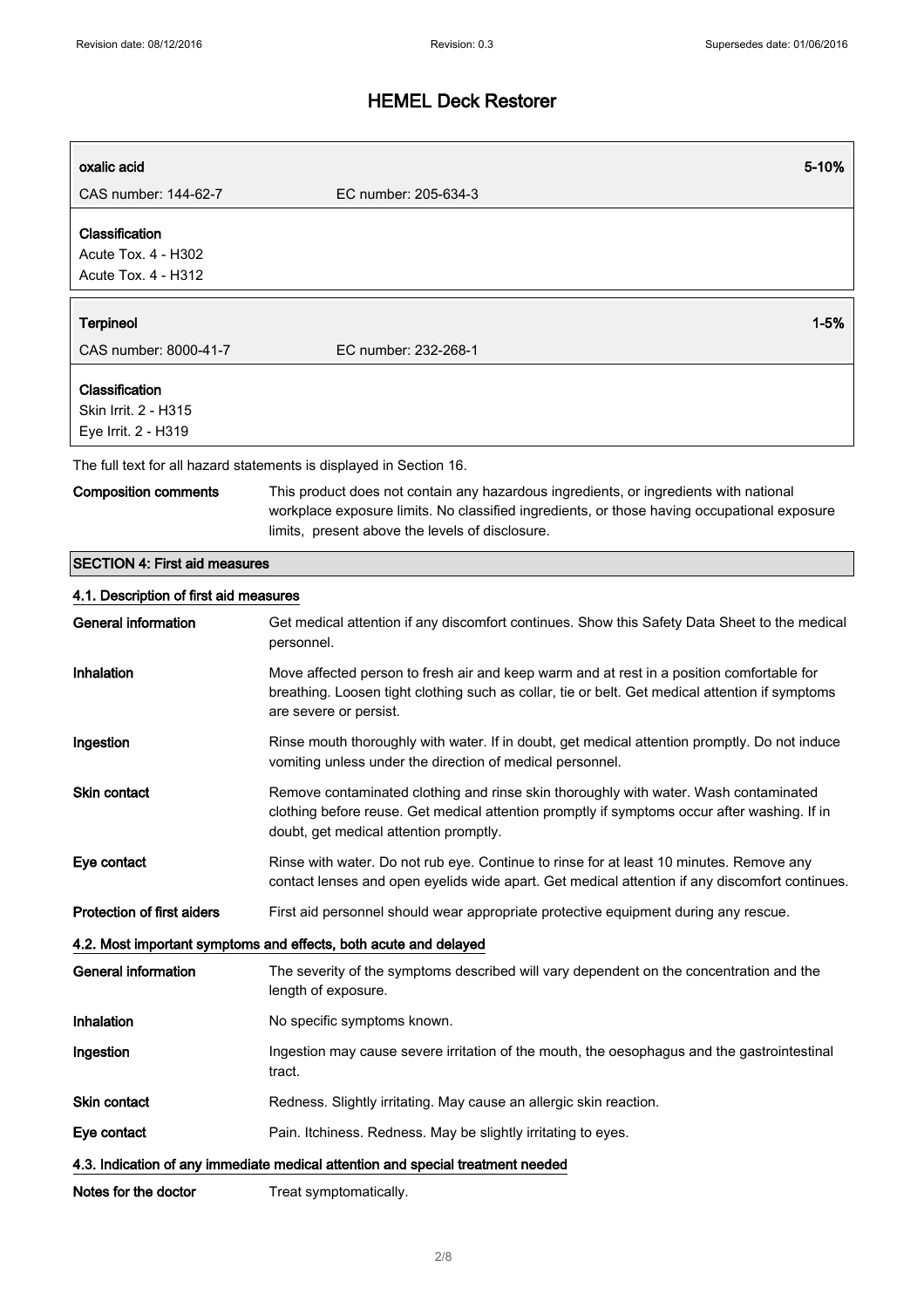#### SECTION 5: Firefighting measures

| 5.1. Extinguishing media                                   |                                                                                                                                                                                                                                                                                                                                                                                                                                                                                                                                          |
|------------------------------------------------------------|------------------------------------------------------------------------------------------------------------------------------------------------------------------------------------------------------------------------------------------------------------------------------------------------------------------------------------------------------------------------------------------------------------------------------------------------------------------------------------------------------------------------------------------|
| Suitable extinguishing media                               | The product is not flammable. Use fire-extinguishing media suitable for the surrounding fire.<br>Use foam, carbon dioxide, dry powder or water fog to extinguish.                                                                                                                                                                                                                                                                                                                                                                        |
| Unsuitable extinguishing<br>media                          | Do not use water jet as an extinguisher, as this will spread the fire.                                                                                                                                                                                                                                                                                                                                                                                                                                                                   |
| 5.2. Special hazards arising from the substance or mixture |                                                                                                                                                                                                                                                                                                                                                                                                                                                                                                                                          |
| Hazardous combustion<br>products                           | Thermal decomposition or combustion products may include the following substances:<br>Harmful gases or vapours.                                                                                                                                                                                                                                                                                                                                                                                                                          |
| 5.3. Advice for firefighters                               |                                                                                                                                                                                                                                                                                                                                                                                                                                                                                                                                          |
| Protective actions during<br>firefighting                  | Avoid breathing fire gases or vapours. Evacuate area. Cool containers exposed to heat with<br>water spray and remove them from the fire area if it can be done without risk. Cool containers<br>exposed to flames with water until well after the fire is out. If a leak or spill has not ignited, use<br>water spray to disperse vapours and protect men stopping the leak. Control run-off water by<br>containing and keeping it out of sewers and watercourses. If risk of water pollution occurs,<br>notify appropriate authorities. |
| Special protective equipment<br>for firefighters           | Wear positive-pressure self-contained breathing apparatus (SCBA) and appropriate protective<br>clothing. Firefighter's clothing conforming to European standard EN469 (including helmets,<br>protective boots and gloves) will provide a basic level of protection for chemical incidents.                                                                                                                                                                                                                                               |

### SECTION 6: Accidental release measures

### 6.1. Personal precautions, protective equipment and emergency procedures

Personal precautions Wear protective clothing as described in Section 8 of this safety data sheet. No action shall be taken without appropriate training or involving any personal risk. Avoid contact with skin, eyes and clothing. Do not handle broken packages without protective equipment. Wash thoroughly after dealing with a spillage.

### 6.2. Environmental precautions

Environmental precautions Do not discharge into drains or watercourses or onto the ground.

### 6.3. Methods and material for containment and cleaning up

Methods for cleaning up Clear up spills immediately and dispose of waste safely. If the product is soluble in water, dilute the spillage with water and mop it up. Alternatively, or if it is not water-soluble, absorb the spillage with an inert, dry material and place it in a suitable waste disposal container. The contaminated absorbent may pose the same hazard as the spilled material. Label the containers containing waste and contaminated materials and remove from the area as soon as possible. Flush contaminated area with plenty of water. Wash thoroughly after dealing with a spillage. Leave small quantities to evaporate, if safe to do so.

#### 6.4. Reference to other sections

Reference to other sections For personal protection, see Section 8. See Section 11 for additional information on health hazards. See Section 12 for additional information on ecological hazards. For waste disposal, see Section 13.

### SECTION 7: Handling and storage

### 7.1. Precautions for safe handling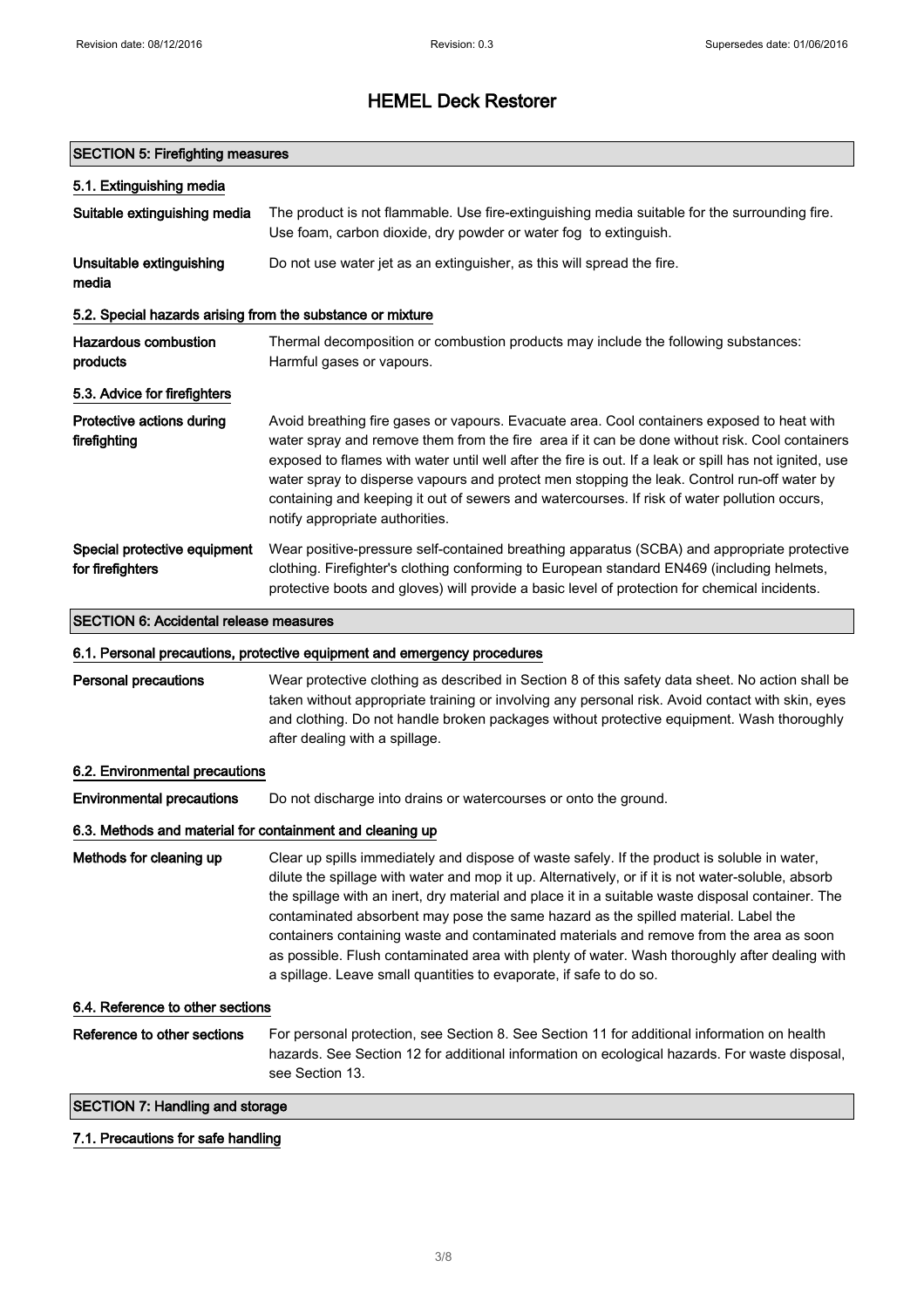| Usage precautions                                                 | Read and follow manufacturer's recommendations. Obtain special instructions before use.<br>Wear protective clothing as described in Section 8 of this safety data sheet. Persons<br>susceptible to allergic reactions should not handle this product. Avoid contact with skin.<br>Handle all packages and containers carefully to minimise spills. Keep container tightly sealed<br>when not in use. |
|-------------------------------------------------------------------|------------------------------------------------------------------------------------------------------------------------------------------------------------------------------------------------------------------------------------------------------------------------------------------------------------------------------------------------------------------------------------------------------|
| Advice on general<br>occupational hygiene                         | Wash promptly if skin becomes contaminated. Take off contaminated clothing. Wash<br>contaminated clothing before reuse.                                                                                                                                                                                                                                                                              |
| 7.2. Conditions for safe storage, including any incompatibilities |                                                                                                                                                                                                                                                                                                                                                                                                      |
| Storage precautions                                               | Keep out of the reach of children. Keep away from food, drink and animal feeding stuffs. Keep<br>only in the original container. Keep container tightly closed, in a cool, well ventilated place.<br>Keep containers upright. Protect containers from damage.                                                                                                                                        |
| Storage class                                                     | Chemical storage.                                                                                                                                                                                                                                                                                                                                                                                    |
| 7.3. Specific end use(s)                                          |                                                                                                                                                                                                                                                                                                                                                                                                      |
| Specific end use(s)                                               | The identified uses for this product are detailed in Section 1.2.                                                                                                                                                                                                                                                                                                                                    |
| <b>SECTION 8: Exposure Controls/personal protection</b>           |                                                                                                                                                                                                                                                                                                                                                                                                      |
|                                                                   |                                                                                                                                                                                                                                                                                                                                                                                                      |

## 8.1. Control parameters

Occupational exposure limits

No information available.

### 8.2. Exposure controls

Protective equipment





Appropriate engineering controls Provide adequate ventilation. Eye/face protection Eyewear complying with an approved standard should be worn if a risk assessment indicates eye contact is possible. Hand protection Wear protective gloves. The most suitable glove should be chosen in consultation with the glove supplier/manufacturer, who can provide information about the breakthrough time of the glove material. To protect hands from chemicals, gloves should comply with European Standard EN374. Considering the data specified by the glove manufacturer, check during use that the gloves are retaining their protective properties and change them as soon as any deterioration is detected. Frequent changes are recommended. When used with mixtures, the protection time of gloves cannot be accurately estimated. It is recommended that gloves are made of the following material: Butyl rubber. Nitrile rubber. Polyvinyl chloride (PVC). Hygiene measures Wash hands thoroughly after handling. Do not eat, drink or smoke when using this product. Wash contaminated clothing before reuse. Respiratory protection If ventilation is inadequate, suitable respiratory protection must be worn. Environmental exposure controls Keep container tightly sealed when not in use. Emissions from ventilation or work process equipment should be checked to ensure they comply with the requirements of environmental protection legislation. SECTION 9: Physical and Chemical Properties

### 9.1. Information on basic physical and chemical properties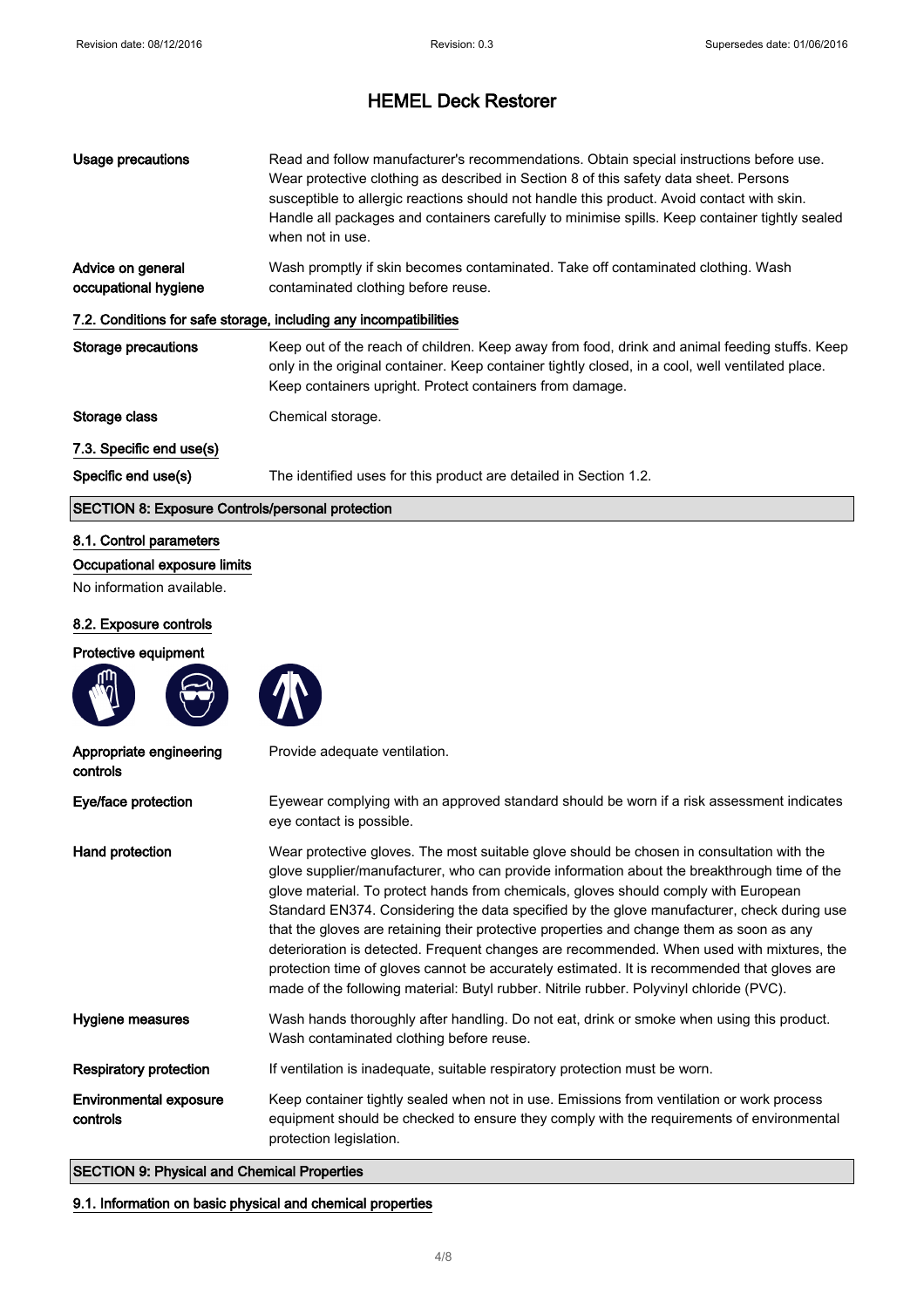| Appearance                                    | Liquid.                                                                                                                |
|-----------------------------------------------|------------------------------------------------------------------------------------------------------------------------|
| Colour                                        | Clear                                                                                                                  |
| Odour                                         | Characteristic.                                                                                                        |
| pH                                            | No information available.                                                                                              |
| <b>Melting point</b>                          | Freeze Point: 0°C                                                                                                      |
| Initial boiling point and range               | No information available.                                                                                              |
| Flash point                                   | Not applicable.                                                                                                        |
| Vapour pressure                               | No information available.                                                                                              |
| Vapour density                                | No information available.                                                                                              |
| <b>Relative density</b>                       | $1,0$ g/ml                                                                                                             |
| Solubility(ies)                               | Soluble in water.                                                                                                      |
| Auto-ignition temperature                     | Not applicable.                                                                                                        |
| <b>Viscosity</b>                              | No information available.                                                                                              |
| 9.2. Other information                        |                                                                                                                        |
| Other information                             | The information provided is for the final product.                                                                     |
| Volatile organic compound                     | This product contains a maximum VOC content of 30 g/l.                                                                 |
| <b>SECTION 10: Stability and reactivity</b>   |                                                                                                                        |
| 10.1. Reactivity                              |                                                                                                                        |
| <b>Reactivity</b>                             | There are no known reactivity hazards associated with this product.                                                    |
| 10.2. Chemical stability                      |                                                                                                                        |
| <b>Stability</b>                              | Stable at normal ambient temperatures and when used as recommended. Stable under the<br>prescribed storage conditions. |
| 10.3. Possibility of hazardous reactions      |                                                                                                                        |
| Possibility of hazardous<br>reactions         | No potentially hazardous reactions known.                                                                              |
| 10.4. Conditions to avoid                     |                                                                                                                        |
| <b>Conditions to avoid</b>                    | There are no known conditions that are likely to result in a hazardous situation.                                      |
| 10.5. Incompatible materials                  |                                                                                                                        |
| Materials to avoid                            | No specific material or group of materials is likely to react with the product to produce a<br>hazardous situation.    |
| 10.6. Hazardous decomposition products        |                                                                                                                        |
| Hazardous decomposition<br>products           | Does not decompose when used and stored as recommended.                                                                |
| <b>SECTION 11: Toxicological information</b>  |                                                                                                                        |
| 11.1. Information on toxicological effects    |                                                                                                                        |
| Acute toxicity - dermal<br>ATE dermal (mg/kg) | 12,500.0                                                                                                               |
| Acute toxicity - inhalation                   |                                                                                                                        |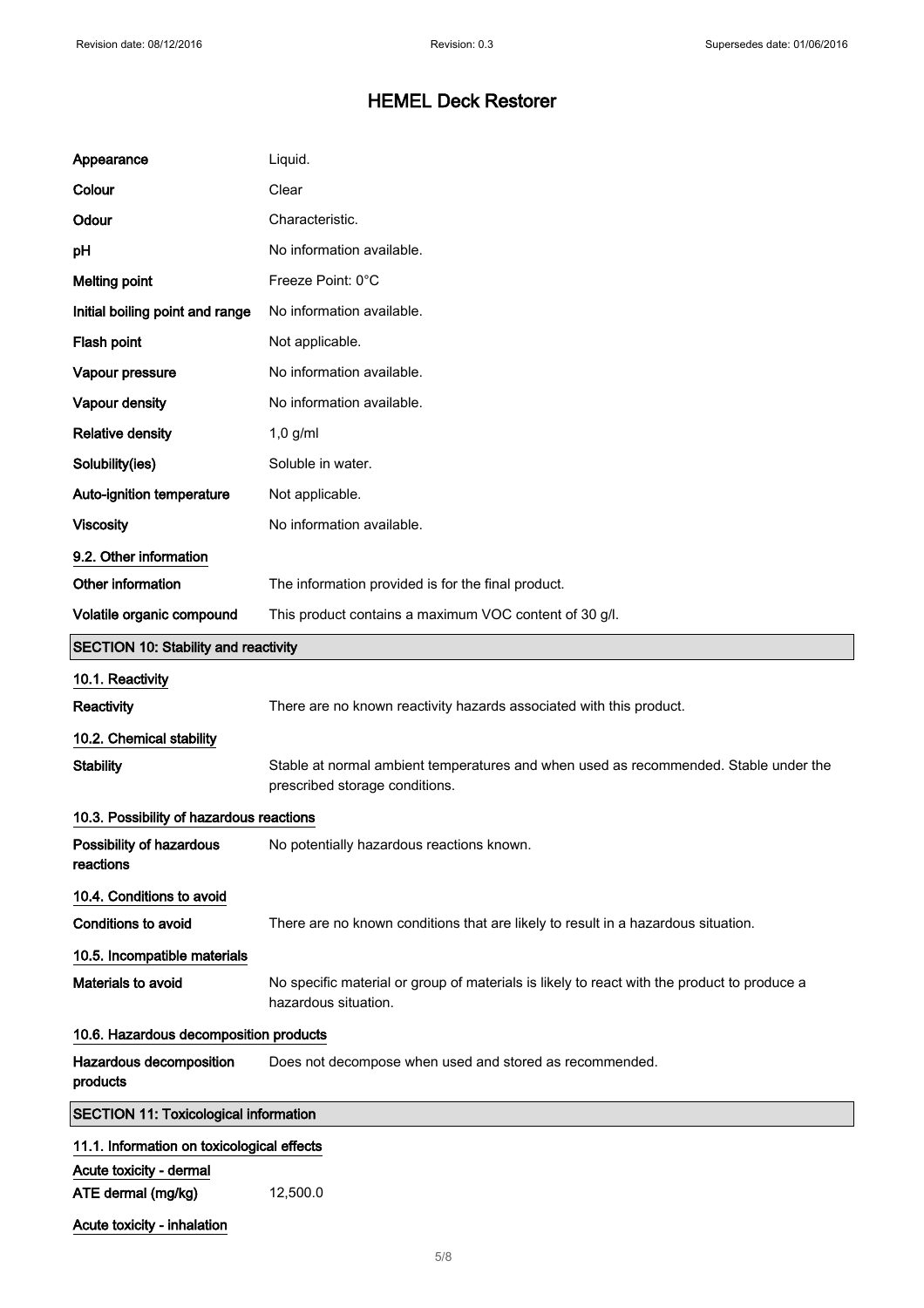| <b>ATE inhalation (dusts/mists</b><br>mg/l)                    | 500.0                                                                                                                              |
|----------------------------------------------------------------|------------------------------------------------------------------------------------------------------------------------------------|
| Skin corrosion/irritation<br>Skin corrosion/irritation         | Based on available data the classification criteria are not met.                                                                   |
| Serious eye damage/irritation<br>Serious eye damage/irritation | Based on available data the classification criteria are not met.                                                                   |
| <b>Respiratory sensitisation</b><br>Respiratory sensitisation  | Based on available data the classification criteria are not met.                                                                   |
| Skin sensitisation<br><b>Skin sensitisation</b>                | Sensitising.                                                                                                                       |
| Germ cell mutagenicity<br>Genotoxicity - in vitro              | Based on available data the classification criteria are not met.                                                                   |
| Genotoxicity - in vivo                                         | Based on available data the classification criteria are not met.                                                                   |
| Carcinogenicity<br>Carcinogenicity                             | Based on available data the classification criteria are not met.                                                                   |
| Reproductive toxicity<br>Reproductive toxicity - fertility     | Based on available data the classification criteria are not met.                                                                   |
| Reproductive toxicity -<br>development                         | Based on available data the classification criteria are not met.                                                                   |
| Specific target organ toxicity - single exposure               |                                                                                                                                    |
| STOT - single exposure                                         | Not classified as a specific target organ toxicant after a single exposure.                                                        |
| Specific target organ toxicity - repeated exposure             |                                                                                                                                    |
| STOT - repeated exposure                                       | Not classified as a specific target organ toxicant after repeated exposure.                                                        |
| <b>Aspiration hazard</b><br><b>Aspiration hazard</b>           | Based on available data the classification criteria are not met.                                                                   |
| Inhalation                                                     | No adverse effects known.                                                                                                          |
| Ingestion                                                      | May cause stomach pain or vomiting.                                                                                                |
| <b>Skin contact</b>                                            | Redness. Irritating.                                                                                                               |
| Eye contact                                                    | Causes serious eye irritation. Redness. Irritation and redness, followed by blurred vision.                                        |
| <b>SECTION 12: Ecological Information</b>                      |                                                                                                                                    |
| Ecotoxicity                                                    | Not regarded as dangerous for the environment. However, large or frequent spills may have<br>hazardous effects on the environment. |
| 12.1. Toxicity                                                 |                                                                                                                                    |
| <b>Toxicity</b>                                                | No information available.                                                                                                          |
| 12.2. Persistence and degradability                            |                                                                                                                                    |
|                                                                | Persistence and degradability The degradability of the product is not known.                                                       |
| 12.3. Bioaccumulative potential                                |                                                                                                                                    |
| <b>Bioaccumulative potential</b>                               | No data available on bioaccumulation.                                                                                              |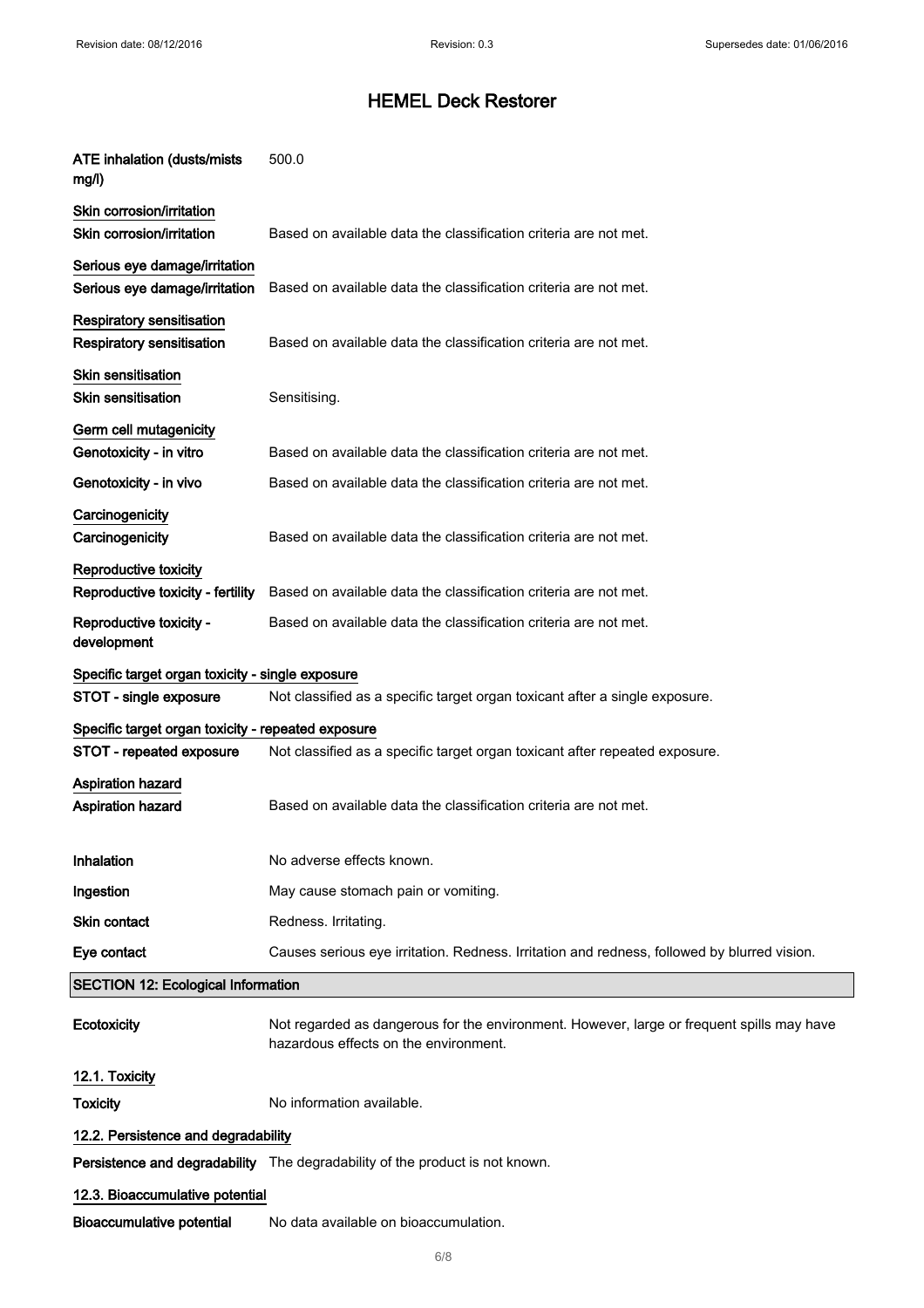### 12.4. Mobility in soil

Mobility Mobility No information available.

# 12.5. Results of PBT and vPvB assessment

Results of PBT and vPvB assessment This product does not contain any substances classified as PBT or vPvB.

# 12.6. Other adverse effects

| Other adverse effects                      | None known.                                                                                                                                                                                                                                                                                                                                                            |
|--------------------------------------------|------------------------------------------------------------------------------------------------------------------------------------------------------------------------------------------------------------------------------------------------------------------------------------------------------------------------------------------------------------------------|
| <b>SECTION 13: Disposal considerations</b> |                                                                                                                                                                                                                                                                                                                                                                        |
| 13.1. Waste treatment methods              |                                                                                                                                                                                                                                                                                                                                                                        |
| General information                        | The generation of waste should be minimised or avoided wherever possible. This material and<br>its container must be disposed of in a safe way. When handling waste, the safety precautions<br>applying to handling of the product should be considered. Care should be taken when<br>handling emptied containers that have not been thoroughly cleaned or rinsed out. |
| Disposal methods                           | Dispose of waste to licensed waste disposal site in accordance with the requirements of the<br>local Waste Disposal Authority.                                                                                                                                                                                                                                         |

## SECTION 14: Transport information

General The product is not covered by international regulations on the transport of dangerous goods (IMDG, IATA, ADR/RID).

## 14.1. UN number

Not applicable.

### UN No. (IATA)

14.2. UN proper shipping name

Not applicable.

### Proper shipping name (IATA)

## 14.3. Transport hazard class(es)

No transport warning sign required.

### IATA class/division

### IATA secondary risk

### 14.4. Packing group

Not applicable.

## 14.5. Environmental hazards

Environmentally hazardous substance/marine pollutant No.

### 14.6. Special precautions for user

Not applicable.

## 14.7. Transport in bulk according to Annex II of MARPOL and the IBC Code

Transport in bulk according to Not applicable. Annex II of MARPOL 73/78 and the IBC Code